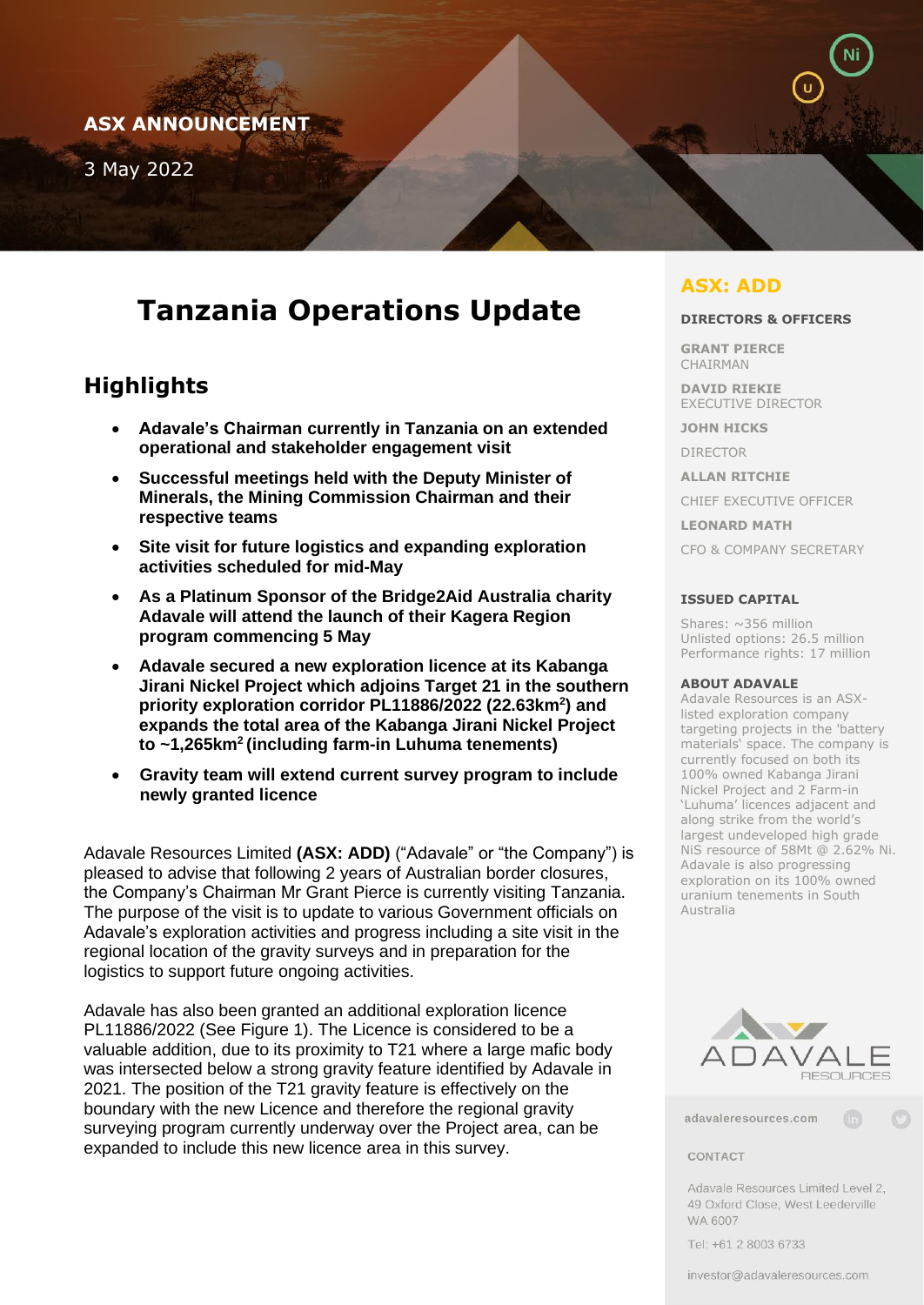### **Advale's Chairman Mr Pierce commented:**

"*It's great to be on the ground and reconnecting in person with our exploration team, our Government stakeholders and business partners following the 2 year closure of Australian borders. The additional nickel sulphide exploration licence perfectly complements Adavale's ground and I believe the Company is truly unrivalled in terms of highly prospective nickel sulphide exploration tenure in Tanzania. The site visit will be timed to coincide with a Bridge2Aid Australia Program<sup>1</sup> in Kagera Region of which Adavale is a Platinum Sponsor."*



**Photo 1**: (L to R) Professor Idriss Kikula, Chairman of the Mining Commission; Mr. Grant Pierce Chairman of Adavale; Eng. Yahya Samamba CEO of the Mining Commission; Mr. Gerald Mturi GM Adavale; Ms. Janet Reuben Commissioner responsible for Local Content.

*\_\_\_\_\_\_\_\_\_\_\_\_\_\_\_\_\_\_\_\_\_\_\_\_\_\_\_\_\_\_\_\_\_\_\_\_\_\_\_\_\_\_\_\_\_\_\_\_\_\_\_\_\_\_\_\_\_\_\_\_\_\_\_\_\_\_\_\_\_\_\_\_\_\_\_\_\_\_\_\_\_\_\_\_\_\_\_\_\_\_\_\_\_\_\_\_\_\_\_\_\_\_\_\_\_\_\_\_\_\_\_\_\_\_\_\_\_\_\_\_\_\_\_\_\_*

*1 For details of the Bridge2Aid Program visit [www.bridge2aid.com.au](http://www.bridge2aid.com.au/)*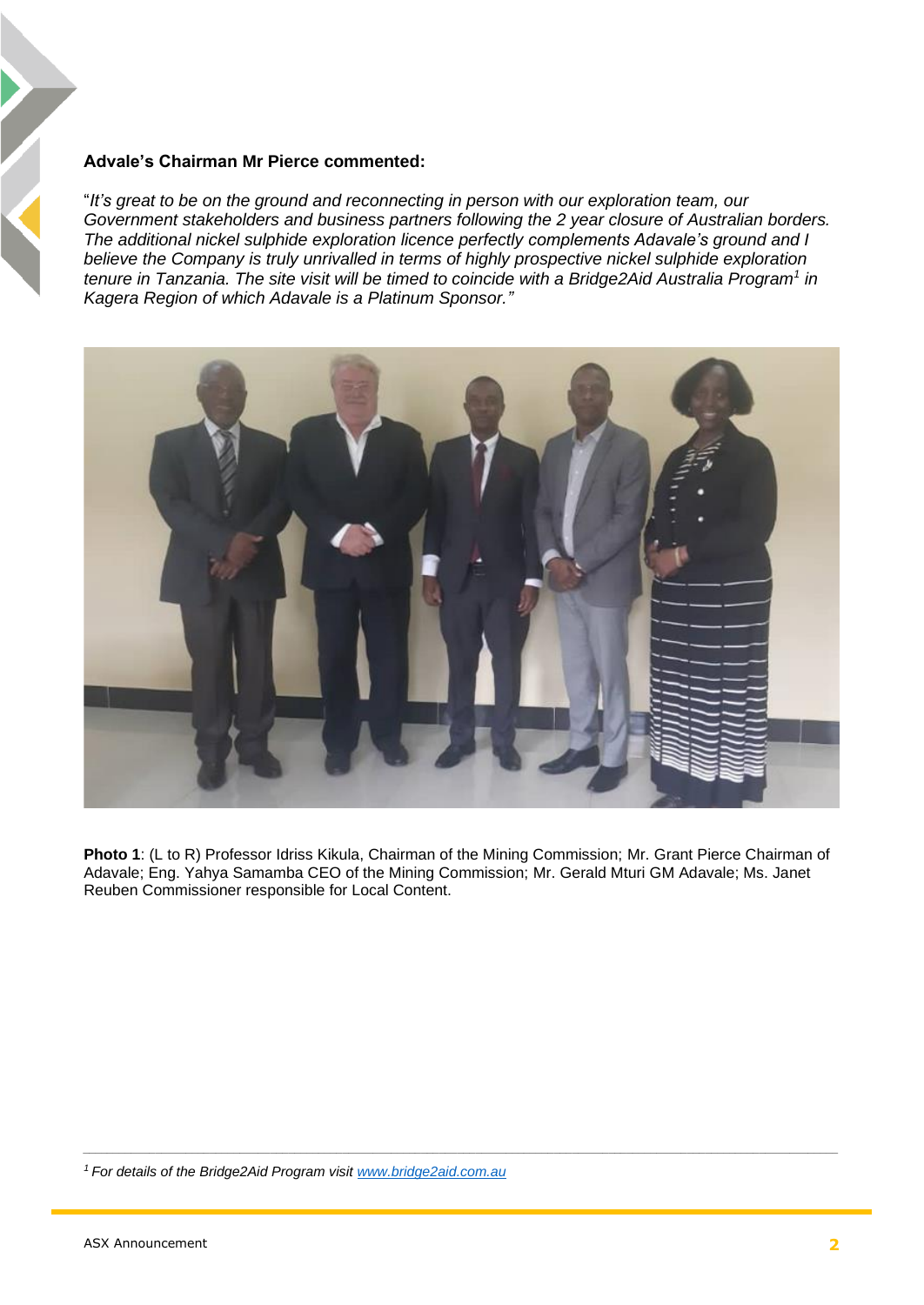

**Photo 2:** The Honourable Deputy Minister of Minerals, Dr. Stevenn Kiruswa MP (lower right) with Nr. Grant Pierce, Adavale's GM Mr. Gerald Mturi and members of the Deputy Ministers team.



**Photo 3:** Adavale's Luhuma farm-in partner Mr. Ally Nahdi and Mr. Grant Pierce meet in person for the first time.



**Figure 1:** Additional exploration licence PL11886/2022 and proximity to ADD Licences